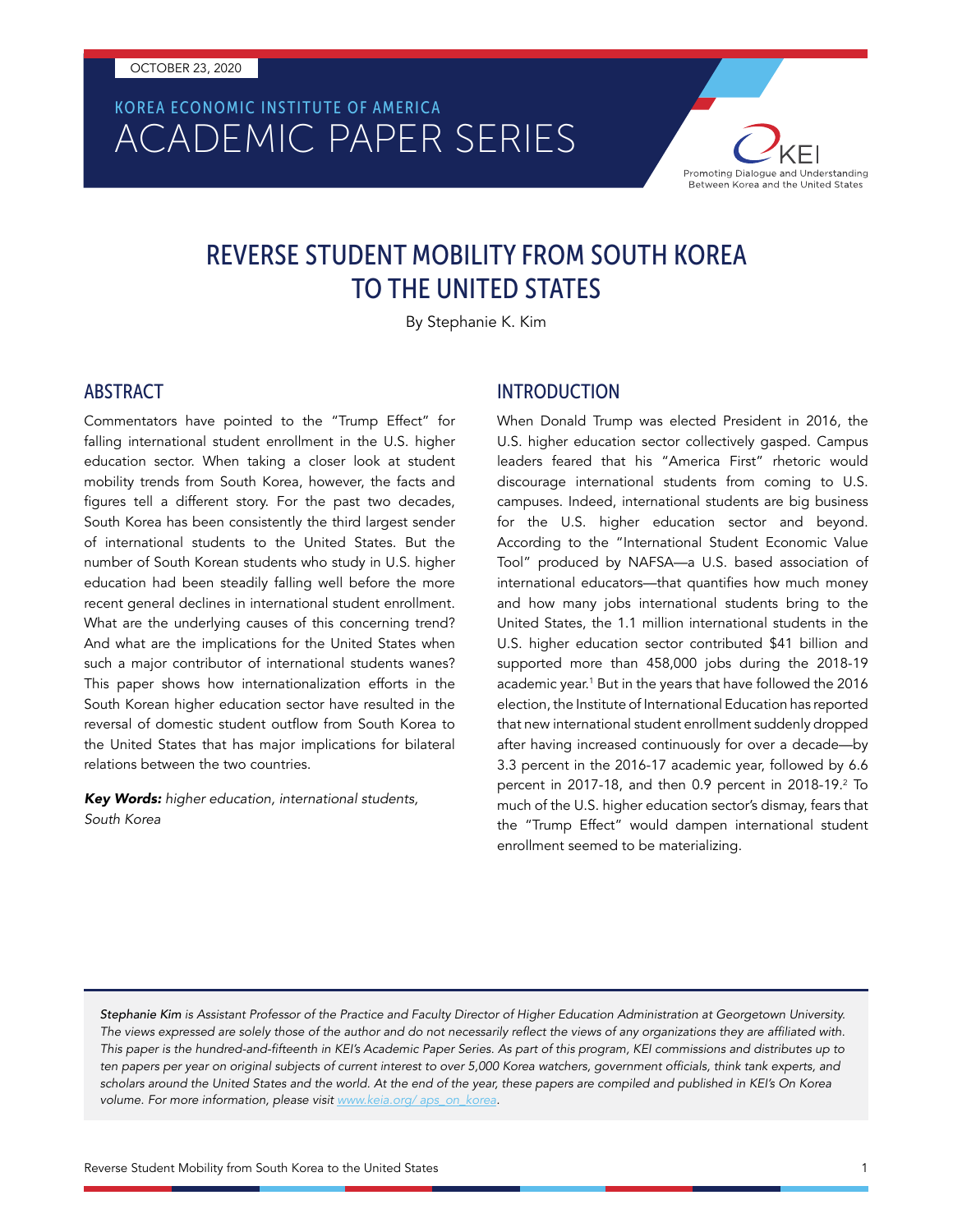

| Table 1. Leading Places of Origin of International Students in U.S. Higher Education (2018-19) |                          |                           |
|------------------------------------------------------------------------------------------------|--------------------------|---------------------------|
| Rank                                                                                           | <b>Country of Origin</b> | <b>Number of Students</b> |
| $\mathbf{1}$                                                                                   | China                    | 369,548                   |
| 2                                                                                              | India                    | 202,014                   |
| 3                                                                                              | South Korea              | 52,250                    |
| 4                                                                                              | Saudi Arabia             | 37,080                    |
| 5                                                                                              | Canada                   | 26,122                    |
| 6                                                                                              | Vietnam                  | 24,392                    |
| $\overline{7}$                                                                                 | <b>Taiwan</b>            | 23,369                    |
| 8                                                                                              | Japan                    | 18,105                    |
| 9                                                                                              | <b>Brazil</b>            | 16,059                    |
| 10                                                                                             | <b>Mexico</b>            | 15,229                    |

Source: IIE, "International Students: Leading Places of Origin," Open Doors Report (New York: Institute of International Education, 2019), [https://www.iie.org/](https://www.iie.org/Research-and-Insights/Open-Doors/Data/International-Students/Places-of-Origin) [Research-and-Insights/Open-Doors/Data/International-Students/Places-of-Origin](https://www.iie.org/Research-and-Insights/Open-Doors/Data/International-Students/Places-of-Origin).

Complicating this narrative, however, is international student enrollment from South Korea. For the past two decades, South Korea has been consistently the third largest sender of international students to the United States only after China and India (Table 1), an amazing feat considering that China and India each have a population that dwarfs South Korea's. As of the 2018-19 academic year, students from South Korea enrolled in U.S. higher education institutions totaled 52,250.3 When adjusted for population, South Korea contributes over three times more students to American campuses than China and over six times more students than India. Yet the number of South Korean students in the United States has also been declining for roughly the last decade well before the more recent general declines in international student enrollment. What are the underlying causes of this concerning trend? And what are the implications for the United States when such a major contributor of international students wanes?

This paper provides a structural analysis of higher education reforms in South Korea that have created what the author terms "reverse student mobility" in South Korean higher education.4 It analyzes how the country's higher education sector has enacted policies intended to attract international students as a countermeasure to the shrinking pool of domestic students. However, these seemingly international initiatives have taken on a new purpose of retaining domestic

students who may otherwise study abroad, functioning unexpectedly as a form of reverse student mobility for South Korean students who may otherwise be bound for the United States. The unexpected reversal of South Korean students who would have studied in the United States has larger implications for bilateral relations between the two countries.

#### SOUTH KOREAN HIGHER EDUCATION IN CRISIS

South Korea is often heralded for its rapid economic advancement alongside its rapid advances in educational attainment. Before the Korean War, most South Koreans did not even complete primary school, but today, South Korea has the most educated youth population in the world with over 70 percent of the country's 25 to 34-year-olds having completed tertiary education.5 But South Korea is also a case study of educational extremes. The country's high pressure culture around education has created a predatory shadow education market of cram schools and private tutors that adds significant nonformal education costs that are financed by private households.<sup>6</sup> The country's high pressure culture around educational attainment has also fostered a widespread culture of study abroad, with families across the class spectrum sending their children overseas across all levels of education in order for them to gain a competitive edge upon return.<sup>7</sup>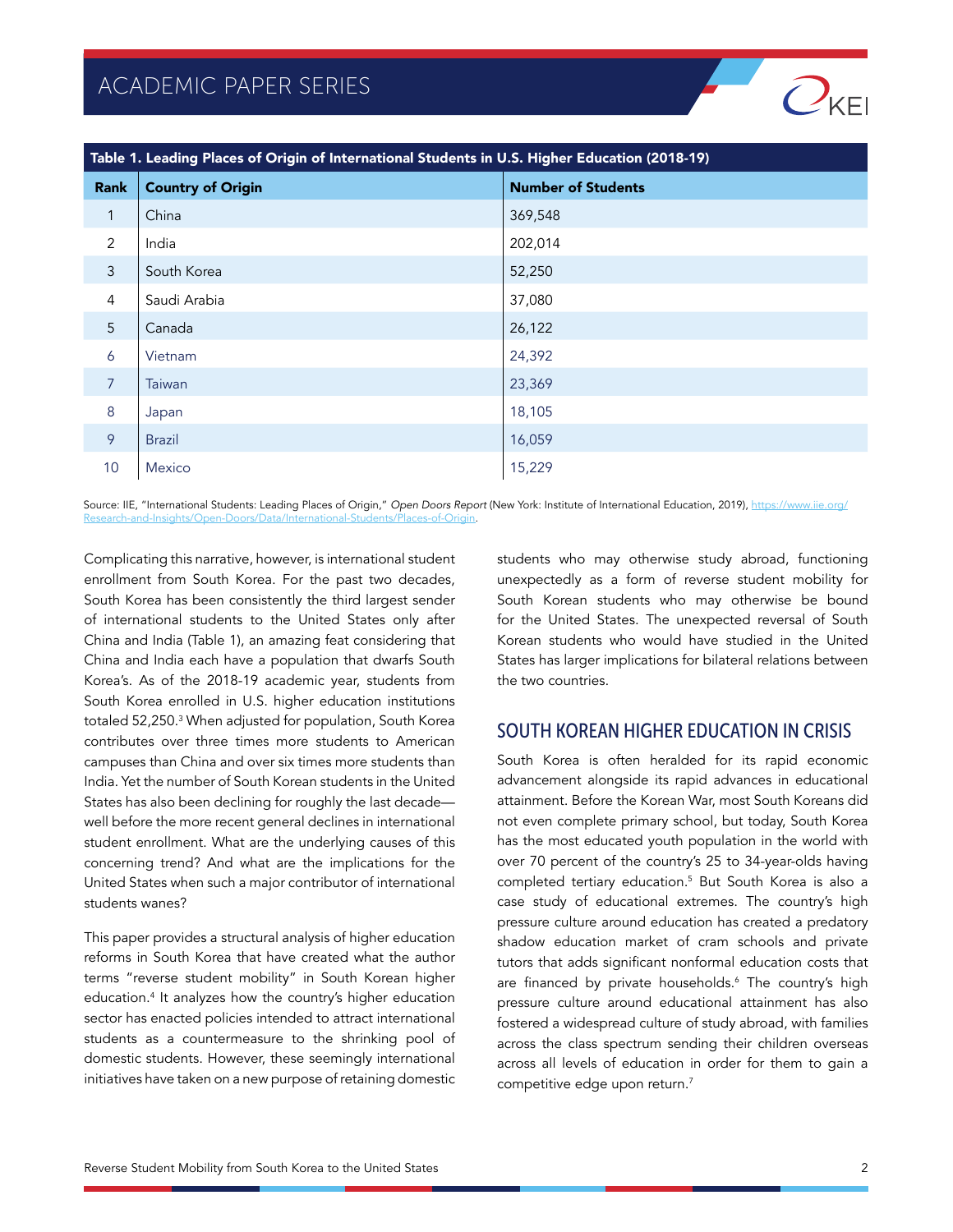It is this markedly high cost of education that is often blamed for the country's incredibly low fertility rate, as potential parents weigh the future costs that raising children will bring. Indeed, the country has been experiencing a falling fertility rate in tandem with its achievements in educational attainment. Following the baby boom during the years immediately following the Korean War in the 1950s, the fertility rate declined dramatically so that by the early 1980s it had already dropped well below the population replacement level.8 And in 2019, South Korea clocked in the lowest fertility rate in the world at just 0.92 less than one birth per woman.<sup>9</sup>

These extreme demographic trends are part and parcel of the country's high levels of educational attainment and have resulted in a shrinking youth population from which South Korean colleges and universities can recruit. Higher education institutions of all stripes began to see plateauing and then decreasing numbers of new incoming students. In 2000, there were 819,779 new incoming students across the South Korean higher education sector, but in 2019, there were only  $635,068$  new incoming students<sup>10</sup>-a reduction of 22 percent. Schools in provincial areas outside of the Seoul metropolitan region face a much more acute student shortage, and many have closed or merged due to financial pressures.

### INTERNATIONALIZATION REFORMS IN SOUTH KOREAN HIGHER EDUCATION

As a direct response to the domestic student shortage, the South Korean government introduced a series of policies throughout the 2000s and 2010s intended to internationalize the country's higher education sector. These policies underscored the need for South Korean universities to improve institutional quality as a means to attract more international students and make up for domestic student shortfalls.<sup>11</sup> Since their implementation, they have dramatically changed the academic culture of South Korean universities in a number of profound ways.

The first internationalization policy was the Study Korea Project. Launched in 2004, it was initiated by the Ministry of Education, Science and Technology, and actively targeted international student enrollment in South Korean universities through government scholarships, sought improvements in their living conditions, and focused on administrative support capabilities and services for these students. The goal was, and is, to establish South Korea as the education hub of Northeast Asia.

One direct result of this policy was the spectacular growth in English-mediated instruction across South Korean universities. Top universities that benefitted the most from increased international student enrollment began to offer a larger proportion of their classes in English in order to better accommodate them on their campuses.12 Today, top private universities such as Korea University and Yonsei University offer a third of their classes in English, while notable STEM universities such as the Pohang University of Science and Technology and the Korea Advanced Institute of Science and Technology offer nearly all of their classes in English.

 $Q_{\text{KF}}$ 

The second policy was the Brain Korea 21 (BK21) Project. Its objective was to internationalize the research capacity of South Korean universities. Funded by the National Research Foundation from 1999 to 2012, the project provided resources to a selection of elite universities with the aim of nurturing and catapulting at least ten to world class status. The project measured success primarily by quantifying the number of publications in indexed journals and focused particularly on global rankings as proof of institutional performance.<sup>13</sup>

A cumulative effect of both the Study Korea and BK21 Projects is a hiring preference across South Korean universities for faculty with advanced English-language capabilities. South Korean universities have begun to require that newly hired professors teach at least some of their classes in English, and measure faculty productivity by a results-oriented evaluative system that prioritizes publications in English-language journals.14 This has effectively institutionalized a hiring incentive for faculty who not only possess advanced Englishlanguage capabilities but who have received advanced degrees from institutions in English-speaking countries, in most cases, the United States.15

The third policy was the World Class University Project. In operation from 2008 to 2013, it was a large-scale initiative for the internationalization of research and academic staff. It was, in essence, a higher education subsidy program that invited overseas scholars in possession of advanced research capacities to South Korean universities as a way of "importing" overseas scholars on a large scale.16 The primary motivation of this project was to counterbalance the outflow of prominent scholars from South Korea and to increase the global rankings of South Korean universities.

Under the auspices of this program, scholars were invited to establish new academic programs across South Korean universities, particularly in key growth-generating STEM fields. They were also recruited as full-time professors to

Reverse Student Mobility from South Korea to the United States 3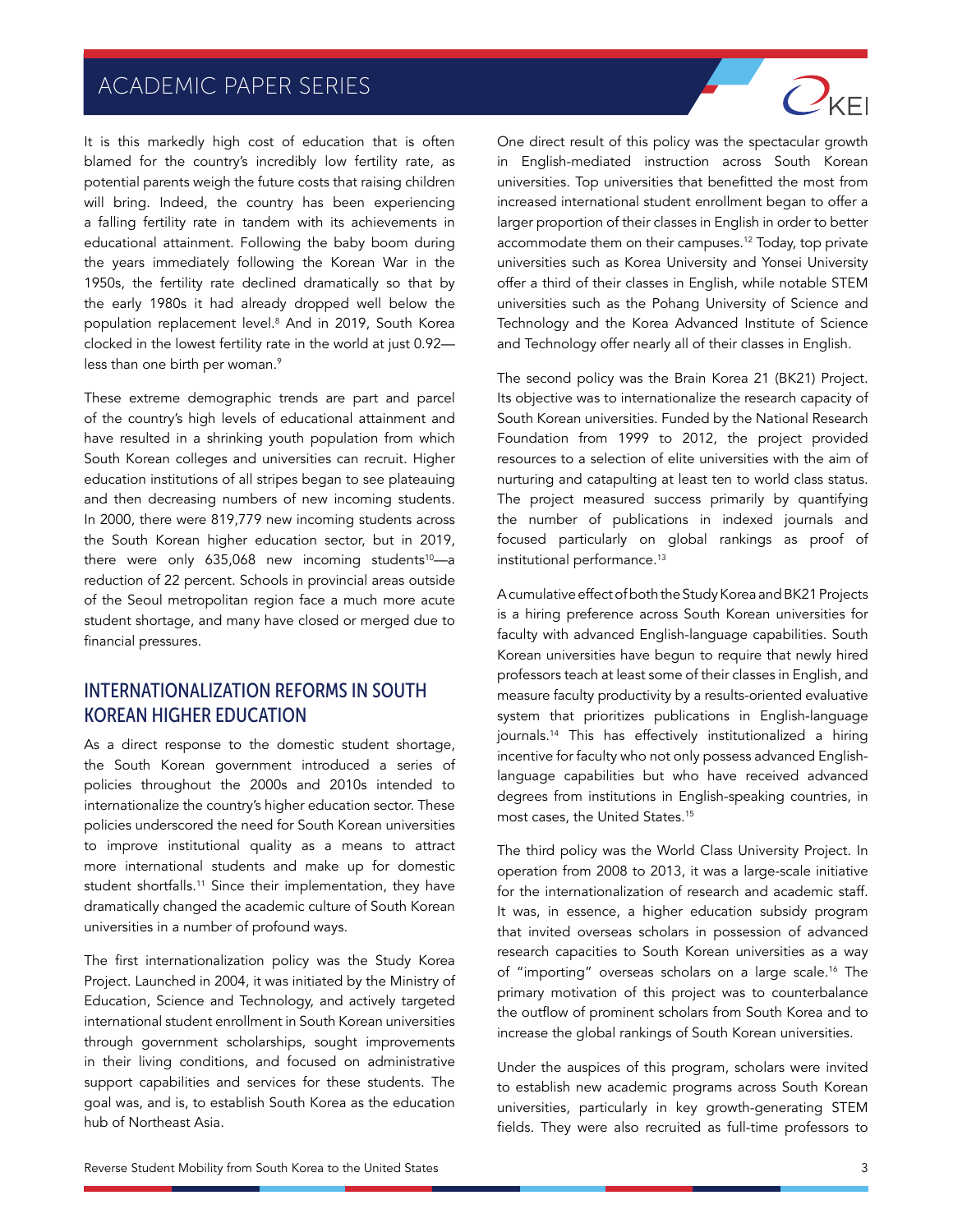conduct research and teaching activities within existing programs. Distinguished senior scholars were also recruited as visiting researchers and lecturers. Since its implementation, the initiative more than doubled the number of foreign faculty across the South Korean higher sector over the five-year period in which it operated.<sup>17</sup>

Most recently, the Brain Korea 21 Plus Project that ran from 2013 to 2019 combined the goals and strategies of the BK21 and World Class University Projects but with the aim of improving research on a qualitative rather than quantitative scale by strengthening graduate education within South Korean universities. Early evaluations of the project indicate that it has increased graduate students' academic performance and research output.<sup>18</sup>

### REVERSE STUDENT MOBILITY FROM SOUTH KOREA TO THE UNITED STATES

Internationalization policies in the South Korean higher education sector have certainly resulted in impressive growth in international student enrollment, beginning with under 4,000 students in degree-granting programs in 2000 and growing to over 100,000 students in 2019.19 A high percentage of these students are from other Asian countries, particularly China and, increasingly, Vietnam. But it is important to highlight that degree-seeking international students account for only 3 percent of total enrollment in South Korean higher education. Nonetheless, with the growth of English-mediated instruction, hiring preference for faculty with advanced English-language capabilities and foreign degrees, and influx of foreign faculty, South Korean universities have created distinctly international campus settings that supposedly cater to international students. But what purpose do they actually serve if international students account for only a small percentage of enrollment across the South Korean higher education sector?

The answer lies within the decreasing trend of South Korean students going abroad. Indeed, it is important to consider two parallel trends of student mobility since the implementation of internationalization reforms in the South Korean higher education sector. Alongside the increase in the number of international students in South Korea, there was also a decrease in the number of South Korean students going abroad. The total number of South Korean students going abroad at the tertiary level peaked in 2011, but that number has been steadily declining since.<sup>20</sup> Honing in more specifically to the United States, the number of

09 academic year but has declined by 30 percent as of the  $2018-19$  academic year.<sup>21</sup> The enrollment drop happened much sooner and more sharply for South Korean students enrolled in intensive English programs in the United States; that number peaked at just over 13,000 students in 2008 but declined by a breathtaking 60 percent by 2019 (Figure 1).<sup>22</sup> What this means is that internationalization reforms do not just function to attract international students to South

degree-seeking South Korean students in U.S. colleges and universities peaked at just over 75,000 students in the 2008-

 $\overline{O_{\rm KFI}}$ 

Korea; they also effectively function to retain South Korean students who may otherwise study abroad, particularly for students bound for the United States. With the proliferation of English-mediated instruction, internationalized curricula, and internationally trained domestic faculty as well as foreign faculty, South Korean universities have created distinctly international campus settings that also cater to South Korean students who seek international education opportunities. For example, while the Korea Advanced Institute of Science and Technology offers 80 percent of its classes in English, international students account for less than 10 percent of its enrollment; in effect, the university has created an English-language learning environment for primarily South Korean students. Even campus settings designed explicitly for international students, such as the specialized international colleges housed inside South Korean universities, all still enroll a majority South Korean student body. But because South Korean universities have implemented internationalization reforms that follow international standards, they also effectively offer domestic alternatives to studying abroad for South Korean students who seek out that learning experience.

Indeed, South Korean universities are providing international education opportunities at home<sup>23</sup> and drawing in "glocal" students who are characterized by their desire "to earn the social prestige and career edge offered by foreign education without having to go very far from home."<sup>24</sup> It is precisely this globally-minded but locally bound population that South Korean universities capitalize on as they implement internationalization reforms and transform their campuses to increasingly resemble American ones. This dynamic can be understood as reverse student mobility—that internationalization reforms in a sending country's higher education sector have a more substantial effect on the reversal of domestic student outflow than they do on the increase of international student inflow. In short,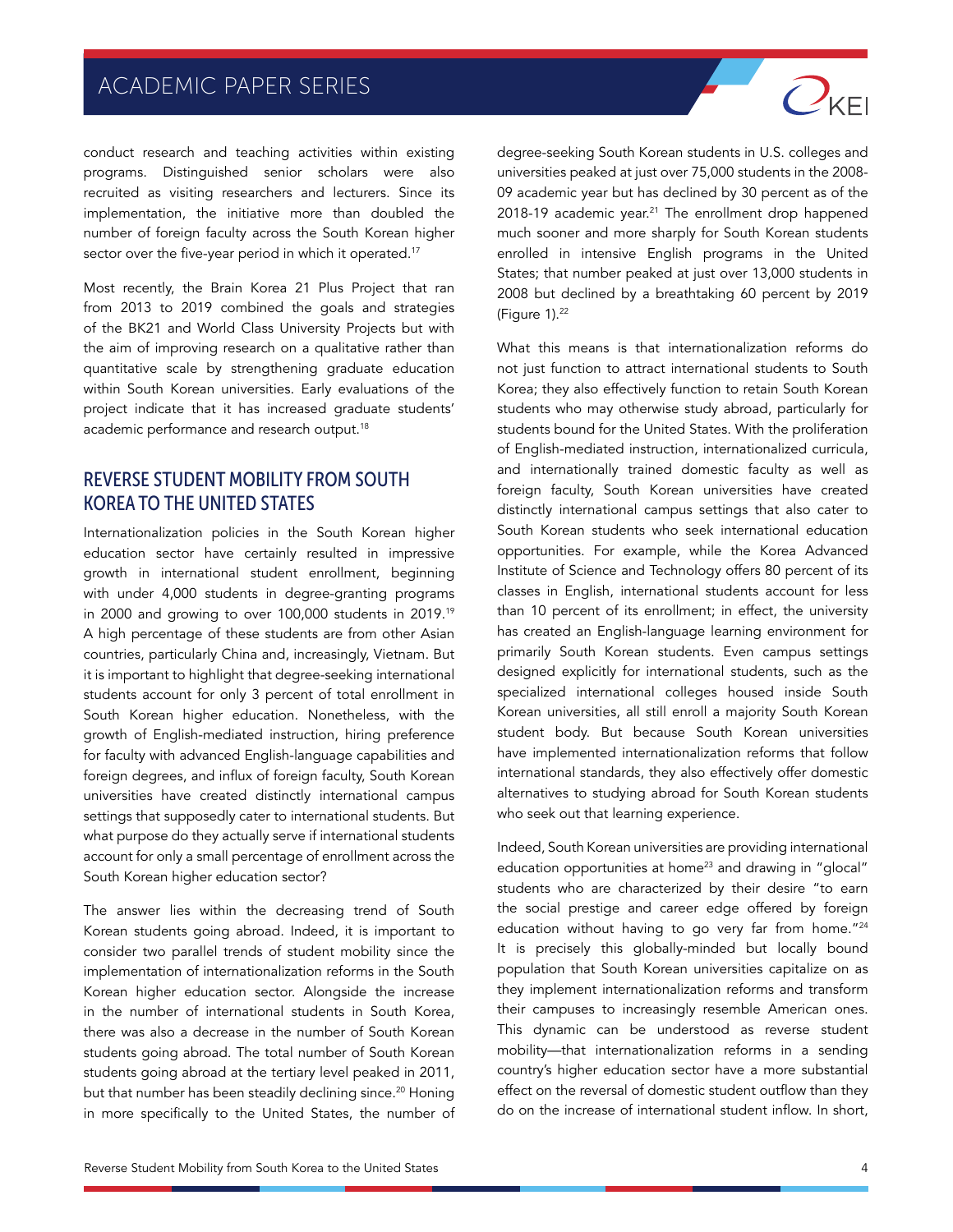

[facts-2019/;](https://opendoorsdata.org/fast_facts/fast-facts-2019/) IIE, "Intensive English Programs: Leading Places of Origin," Open Doors Report (New York: Institute of International Education, 2001-  $2020$ ), https://o

internationalization reforms in the South Korean higher education sector have resulted in the reversal of South Korean student mobility that has contributed significantly to the declining number of South Korean students in the United States.

### IMPLICATIONS AND RECOMMENDATIONS FOR U.S. POLICYMAKERS

Reverse student mobility from South Korea to the United States has larger implications for bilateral relations between the two countries. As longtime allies, the two countries rely on strong people-to-people connections that are fostered through cross-border education. With the reduction of students from one of the largest contributors to the U.S. higher education sector, however, the United States is less in a position to win the hearts and minds of people from a country of significant geopolitical importance.

Indeed, while the United States has historically enjoyed an unrivaled position as the leading destination country for South Korean students, the continuing declines from South Korean students going to the United States are perhaps an early indicator of shifting priorities among the country's youth that could foretell shifting geopolitical alliances in the near future.

For example, the number of South Korean students going abroad to China has been steadily increasing even as the overall number of South Korean students going abroad has been declining. As of 2018, there were 50,600 students from South Korea studying in China.25 While most South Korean students enrolled in Chinese universities are there for language study rather than degree programs, South Korea is nonetheless the largest contributor of international students to the Chinese higher education sector. Such a trend points to the emerging bilateral relationship between

 $Q_{\text{KF}}$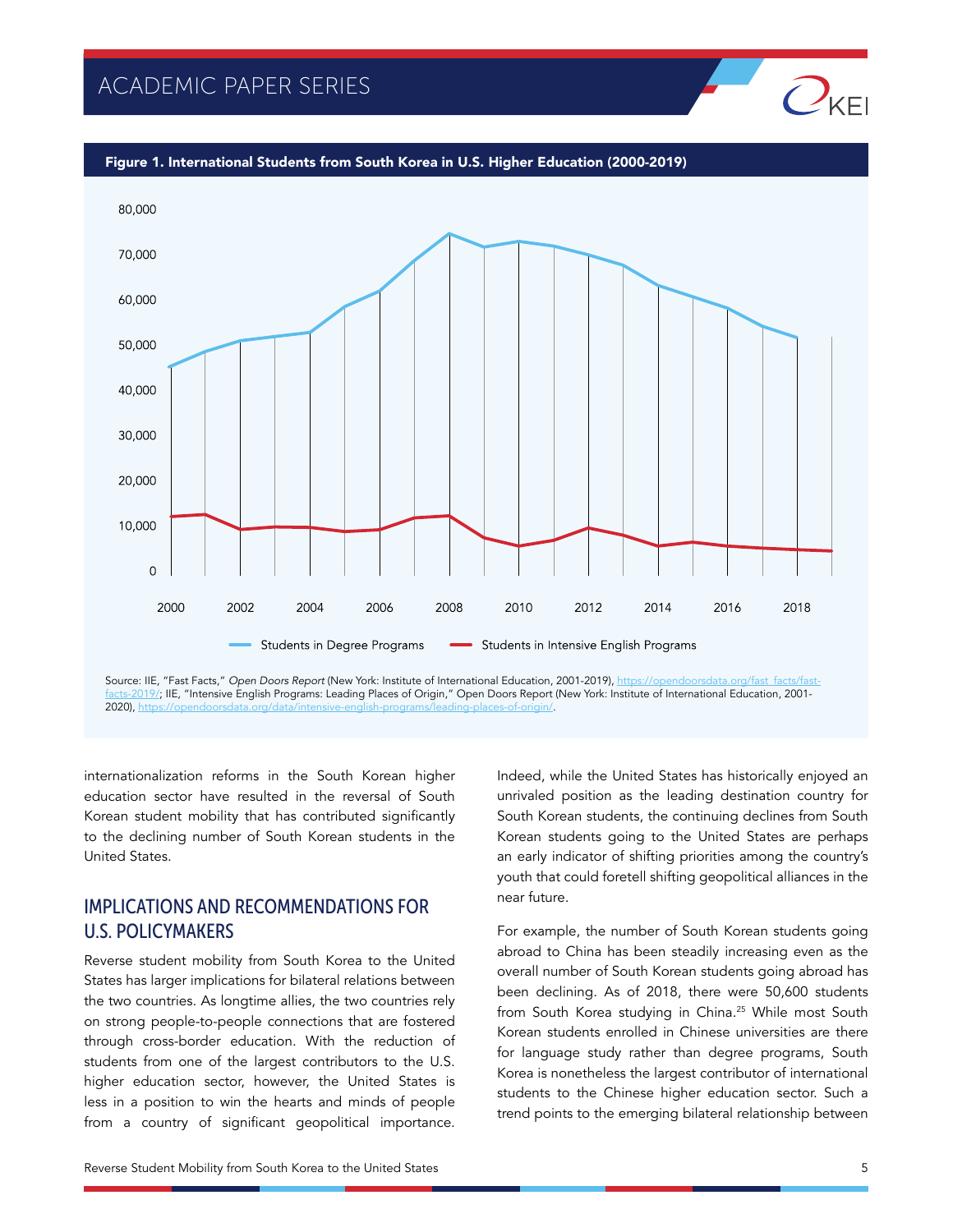South Korea and China, as each country contributes the largest number of international students to their respective higher education sectors. It also reflects broader trends across international higher education where universities in the United States are competing for international students not just with other universities in the United States but also with universities in emerging host country destinations across Asia.26

But the United States is still the preferred destination for most students from South Korea, particularly for degreeseeking students. And there are a number of measures that U.S. policymakers can take to ensure that this continues to be the case, and to address the phenomenon of reverse student mobility from South Korea to the United States.

First and foremost, U.S. policymakers should prioritize the strategic importance of South Korea as a major contributor of international students to the U.S. higher education sector as an essential component of its long-term foreign policy strategy. This means creating and expanding programs that promote the unique strengths of the U.S. higher education sector to meet South Korean students' evolving needs. With international education opportunities at home to choose from, South Korean students are making more costconscious decisions about studying abroad. But many South Korean students are not as familiar with the broad range and diversity of institution types and degree programs in the United States or the differentiated application requirements and costs associated with them. For example, community colleges in the United States can offer South Korean students a less expensive study abroad pathway, often without the burden of test scores, while also opening up transfer possibilities into four-year colleges and universities. Highlighting the range and diversity of the U.S. higher education sector through targeted promotion campaigns, in conjunction with organizations such as EducationUSA, will ensure that South Korean students have the right information to make informed decisions about studying abroad in the United States. Furthermore, these promotion campaigns should serve not just students but also parents and high school guidance counselors, who are often just as influential in South Korean students' college selection process.

Policymakers should also recognize the importance of strengthening the U.S. student visa system to maintain incoming student flows from South Korea. In particular, it is essential that U.S. policymakers ensure that the Optional Practical Training (OPT) visa—which allows a temporary

employment period during which an international student who graduates from a U.S. degree program can legally work in the United States—remains a viable option. As the South Korean job market becomes more saturated with U.S. university degree holders, new students seek out "value add" options that combine education and work experience during and following their degree programs, particularly for those studying abroad at the graduate level. The OPT visa encourages more South Korean students to study in the United States because it allows those students to return home not only with a degree from a U.S. higher education institution but also with coveted work experience in the United States. This visa is vital for ensuring that the United States continues to be an attractive destination for degreeseeking students from South Korea and beyond.

 $O_{\text{KE}}$ 

U.S. policymakers should also prioritize the strategic importance of South Korea as a study abroad destination for American students. Such two-way flows of students are vital to strengthening people-to-people ties and further encourages incoming student mobility from South Korea. This means creating and expanding programs that encourage American students to go abroad beyond conventionally popular destinations in Western Europe and to learn Korean language and culture. Prestigious scholarship programs like the Fulbright Student Program and Boren Awards for International Study do just that, as does Title VI of the Higher Education Act, but additional programs that encourage a wider population of American students to study in South Korea are also necessary. For example, targeted scholarship programs that fund underrepresented minority students to study in South Korea and other destinations of strategic importance to U.S. foreign policy would help to do so. Furthermore, as nontraditional student populations who attend school part-time and work full-time grow across the U.S. higher education sector, programs must also meet their particular needs. For example, Pell Grants and other federal aid programs could be allowed for the funding of summer and short-term study abroad.

#### **CONCLUSION**

While the Trump Effect may have dampened international student enrollment in the United States, trends from South Korea paint a more complicated picture. The South Korean higher education sector has adopted a series of aggressive internationalization reforms over the last two decades, and this has unexpectedly begun to reverse the flow of South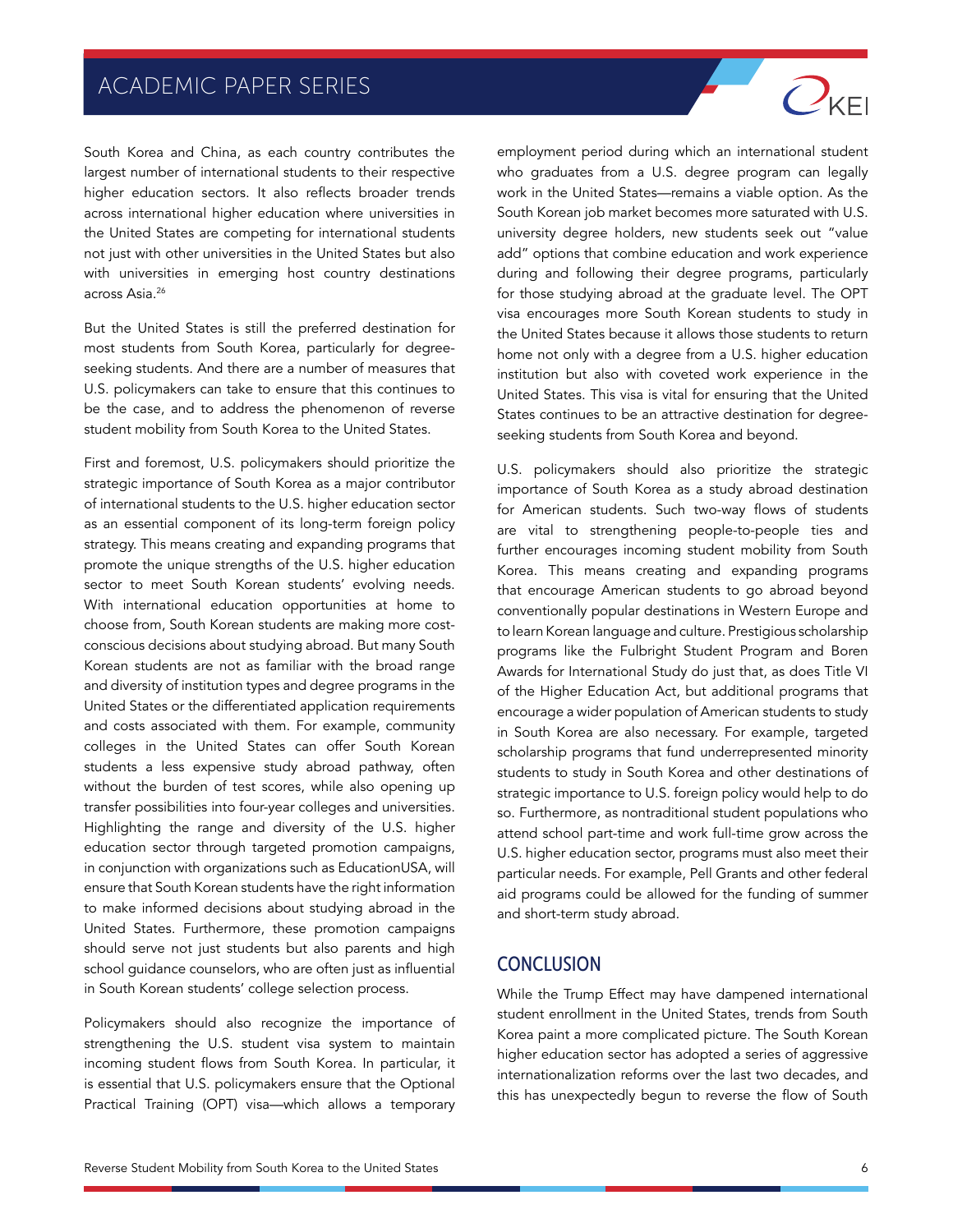

Korea students headed to the United States. Indeed, the reversal of South Korean student flows has less to do with American politics and more to do with the proliferation of attractive international education options at home. This is what the author terms as reverse student mobility—that internationalization reforms in a sending country's higher education sector have a more substantial effect on the reversal of domestic student outflow than they do on the increase of international student inflow. Furthermore, while the full impact of COVID-19 is unclear at this time, reverse student mobility will be profoundly magnified as conditions for going abroad become more difficult.

But there is a lot that U.S. policymakers can do to address reverse student mobility from South Korea to the United States. U.S. policymakers must prioritize international

student mobility between South Korea and the United States as an essential component to U.S. foreign policy that has broader geopolitical implications. More specifically, U.S. policymakers can create and expand programs that promote the U.S. higher education sector to South Korean students, strengthen visa programs that allow South Korean students to study *and* work in the United States, and increase the diversity of American students who study abroad in South Korea. This work can ensure that South Korea remains a major contributor of international students to the U.S. higher education sector. It will also strengthen the alliance between the two countries through vital people-topeople connections.

#### ENDNOTES

- <sup>1</sup> NAFSA, "The United States of America: Benefits from International Students," NAFSA International Student Economic Value Tool, NAFSA: Association of International Educators, [https://www.nafsa.org/policy-and-advocacy/policy-resources/nafsa-international-student-economic](https://www.nafsa.org/policy-and-advocacy/policy-resources/nafsa-international-student-economic-value-tool-v2)[value-tool-v2](https://www.nafsa.org/policy-and-advocacy/policy-resources/nafsa-international-student-economic-value-tool-v2).
- <sup>2</sup> IIE, "Fast Facts," Open Doors Report (New York: Institute of International Education, 2017-2019), [https://opendoorsdata.org/fast\\_facts/fast](https://opendoorsdata.org/fast_facts/fast-facts-2019/)[facts-2019/](https://opendoorsdata.org/fast_facts/fast-facts-2019/).
- <sup>3</sup> IIE, "International Students: Leading Places of Origin," Open Doors Report (New York: Institute of International Education, 2019), <https://www.iie.org/Research-and-Insights/Open-Doors/Data/International-Students/Places-of-Origin>.
- <sup>4</sup> The author wrote about reverse student mobility in South Korea previously and has expanded upon these discussions in this paper. See Stephanie K. Kim, "Redefining Internationalization: Reverse Student Mobility in South Korea," in Redefining Asia Pacific Higher Education in Contexts of Globalization: Private Markets and the Public Good, eds. Christopher S. Collins and Dean E. Neubauer (New York: Palgrave Macmillan, 2015), 41-56.
- <sup>5</sup> OECD, "Korea," Education at a Glance: OECD Indicators (Paris: Organisation for Economic Cooperation and Development, 2019), [https://www.oecd.org/education/education-at-a-glance/EAG2019\\_CN\\_KOR.pdf](https://www.oecd.org/education/education-at-a-glance/EAG2019_CN_KOR.pdf).
- <sup>6</sup> Soo-yong Byun, "Shadow Education and Academic Success in Republic of Korea" in *Korean Education in Changing Economic and Demographic Contexts,* eds. Hyunjoon Park and Kyung-keun Kim, vol. 23, Education in the Asia-Pacific Region: Issues, Concerns and *Prospects* (Dordrecht: Springer, 2014), 39-58, [https://link.springer.com/chapter/10.1007%2F978-981-4451-27-7\\_3](https://link.springer.com/chapter/10.1007%2F978-981-4451-27-7_3).
- <sup>7</sup> Adrienne Lo, Nancy Abelmann, Soo Ah Kwon, and Sumi Okazaki, eds., South Korea's Education Exodus: The Life and Times of Study Abroad (Seattle: University of Washington Press, 2015).
- <sup>8</sup> The population replacement fertility rate is 2.1 births per woman. In South Korea, the fertility rate fell below this in 1983 and has continued to fall since. Source: The World Bank, "Fertility Rate, Total (Births per Woman) – Republic of Korea," The World Bank, <https://data.worldbank.org/indicator/SP.DYN.TFRT.IN?locations=KR>.
- 9 Statistics Korea, "Birth Statistics in 2019," Statistics Korea, August 26, 2020, [http://kostat.go.kr/portal/eng/pressReleases/8/10/index.](http://kostat.go.kr/portal/eng/pressReleases/8/10/index.board?bmode=read&bSeq=&aSeq=385158&pageNo=1&rowNum=10&navCount=10&currPg=&searchInfo=&sTarget=title&sTxt=) [board?bmode=read&bSeq=&aSeq=385158&pageNo=1&rowNum=10&navCount=10&currPg=&searchInfo=&sTarget=title&sTxt=](http://kostat.go.kr/portal/eng/pressReleases/8/10/index.board?bmode=read&bSeq=&aSeq=385158&pageNo=1&rowNum=10&navCount=10&currPg=&searchInfo=&sTarget=title&sTxt=).
- <sup>10</sup> KEDI, *Brief Statistics on Korean Education* (Jincheon: Korean Educational Development Institute, 2000-2019), <https://kess.kedi.re.kr/eng/publ/view?survSeq=2019&publSeq=4&menuSeq=0&itemCode=02&language=en>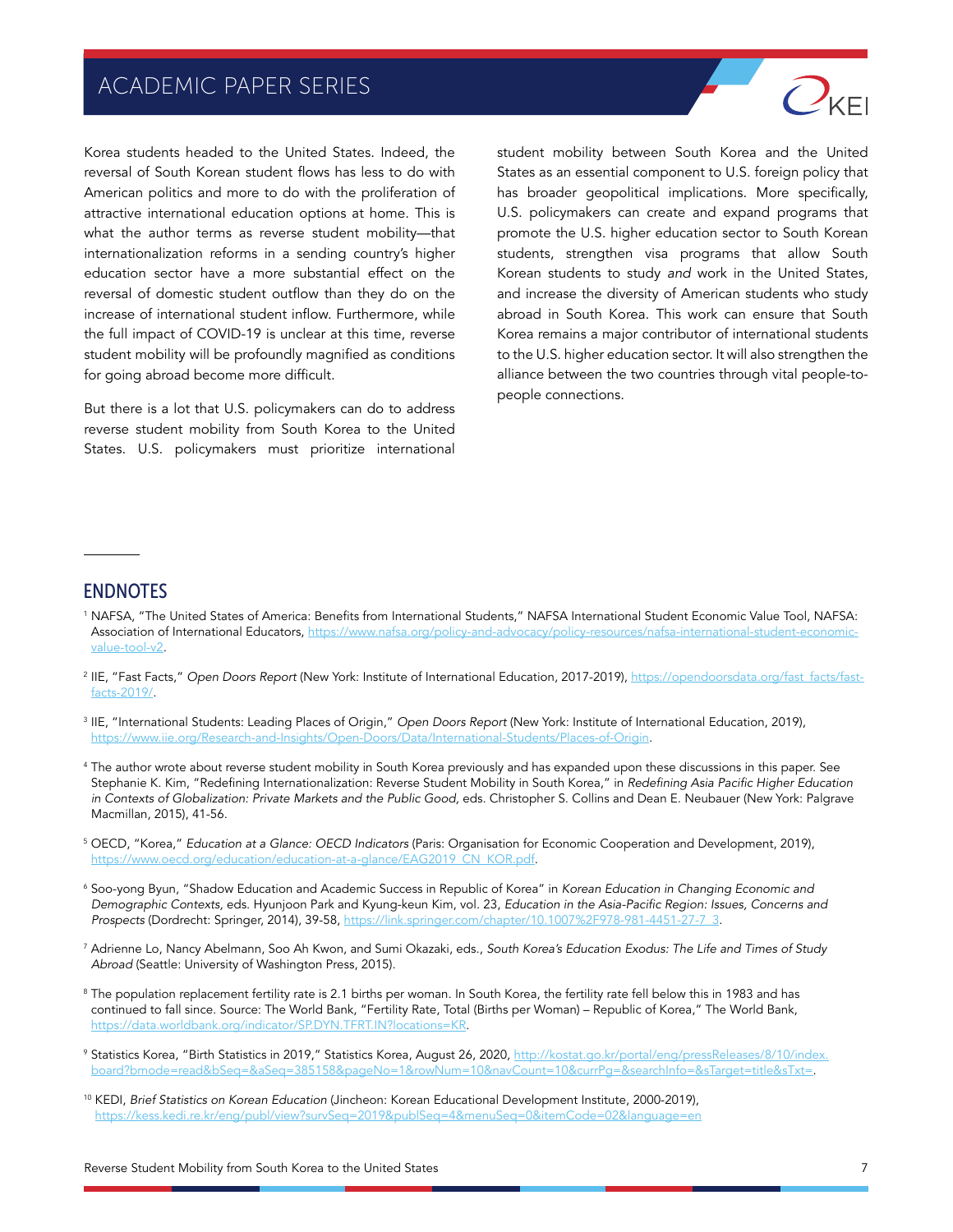

- <sup>11</sup> For a more detailed discussion, see Stephanie K. Kim, "Framing the Globalisation Debate in Korean Higher Education," eds. Rüdiger Frank, James E. Hoare, Patrick Köllner, and Susan Pares, Korea 2013: Politics, Economy and Society (Leiden and Boston: Brill, 2013), 137-159.
- <sup>12</sup> Kiyong Byun, Huijung Chu, Minjung Kim, Innwoo Park, Suhong Kim, and Juyoung Jun, "English-Medium Teaching in Korean Higher Education: Policy Debates and Reality," *Higher Education* 62 (2011): 431-449,<https://doi.org/10.1007/s10734-010-9397-4>.
- <sup>13</sup> Mugyeong Moon and Ki-Seok Kim, "A Case of Korean Higher Education Reform: The Brain Korea 21 Project," Asia Pacific Education Review 2, no. 2 (2001): 96-105, https://doi.org/10.1007/BF03026294; Kiyong Byun and Minjung Kim, "Shifting Patterns of the Government's Policies for the Internationalization of Korean Higher Education," Journal of Studies in International Education 14, no. 3 (2010): 1-20, [https://doi.org/10.1177/1028315310375307.](https://doi.org/10.1177/1028315310375307)
- <sup>14</sup> Jisun Jung, "Research Productivity by Career Stage among Korean Academics," Tertiary Education and Management 20, no. 2 (2014): 85-105, https://doi.org/10.1080/13583883.2014.889206; Jung Cheol Shin, "Building World-Class Research University: The Brain Korea 21 Project," *Higher Education* 58 (2009): 669-688, [https://doi.org/10.1007/s10734-009-9219-8.](https://doi.org/10.1007/s10734-009-9219-8)
- <sup>15</sup> Jung Cheol Shin, "International Mobility of Faculty and its Impacts on Korean Higher Education," in Mobility and Migration in Asian Pacific Higher Education, eds. Dean E. Neubauer and Kazuo Kuroda (New York: Palgrave, 2012), 65-81, [https://link.springer.com/chapter/10.1057/9781137015082\\_5](https://link.springer.com/chapter/10.1057/9781137015082_5).
- <sup>16</sup> Stephanie K. Kim, "Western Faculty 'Flight Risk' at a Korean University and the Complexities of Internationalisation in Asian Higher Education," *Comparative Education* 52, no. 1 (2016): 78-90,<https://doi.org/10.1080/03050068.2015.1125620>.
- <sup>17</sup> KEDI, *Brief Statistics on Korean Education* (2008-2013).
- 18 Bo-Ra Kim, Yu-Jin Kim, Ye-Seul Jung, So-Hui Jeong, Hak-Rae Kim, Kyong-Mee Chung, "Effect of the Brain Korea 21 Plus Project on Graduate's Performance and Satisfaction: Empirical Data Analysis for a Social Science Department," *Journal of the Korea Academia-*Industrial Cooperation Society 21, no. 1, 2020: 45-60, [https://doi.org/10.5762/KAIS.2020.21.1.45.](https://doi.org/10.5762/KAIS.2020.21.1.45)
- <sup>19</sup> This number includes degree-seeking international students at the tertiary level. It does not include international students in temporary exchange or intensive language programs. Source: KEDI, *Brief Statistics on Korean Education* (2000-2019).
- <sup>20</sup> This number includes all tertiary-level students, including degree-seeking students, temporary exchange students, and those enrolled in intensive language programs. Source: KEDI, *Brief Statistics on Korean Education* (2011).
- <sup>21</sup> IIE, "Fast Facts," Open Doors Report (New York: Institute of International Education, 2011-2019), [https://opendoorsdata.org/fast\\_facts/fast-facts-2019/.](https://opendoorsdata.org/fast_facts/fast-facts-2019/)
- <sup>22</sup> IIE, "Intensive English Programs: Leading Places of Origin," Open Doors Report (New York, Institute of International Education), [https://opendoorsdata.org/data/intensive-english-programs/leading-places-of-origin/.](https://opendoorsdata.org/data/intensive-english-programs/leading-places-of-origin/)
- <sup>23</sup> Jae-Eun Jon, "Realizing Internationalization at Home in Korean Higher Education: Promoting Domestic Students' Interaction with International Students and Intercultural Competence," Journal of Studies in International Education 17, no. 4 (2013): 455-470, [https://doi.org/10.1177/1028315312468329.](https://doi.org/10.1177/1028315312468329)
- <sup>24</sup> Rahul Choudaha, "Know Your International Student Global or Glocal?" *University World News* (April 27, 2013), <https://www.universityworldnews.com/post.php?story=20130426103907495>.
- <sup>25</sup> MOE, "Statistical Report on International Students in China for 2018," Ministry of Education, The People's Republic of China, Apri 29, 2019, [http://en.moe.gov.cn/news/press\\_releases/201904/t20190418\\_378586.html.](http://en.moe.gov.cn/news/press_releases/201904/t20190418_378586.html)
- <sup>26</sup> Rahul Choudaha, "A Third Wave of International Student Mobility: Global Competitiveness and American Higher Education," CSHE Research and Occasional Paper Series CSHE.8.18 (April 2018), Center for Studies in Higher Education, University of California, Berkeley, <https://cshe.berkeley.edu/publications/third-wave-international-student-mobility-global-competitiveness-and-american-higher>.